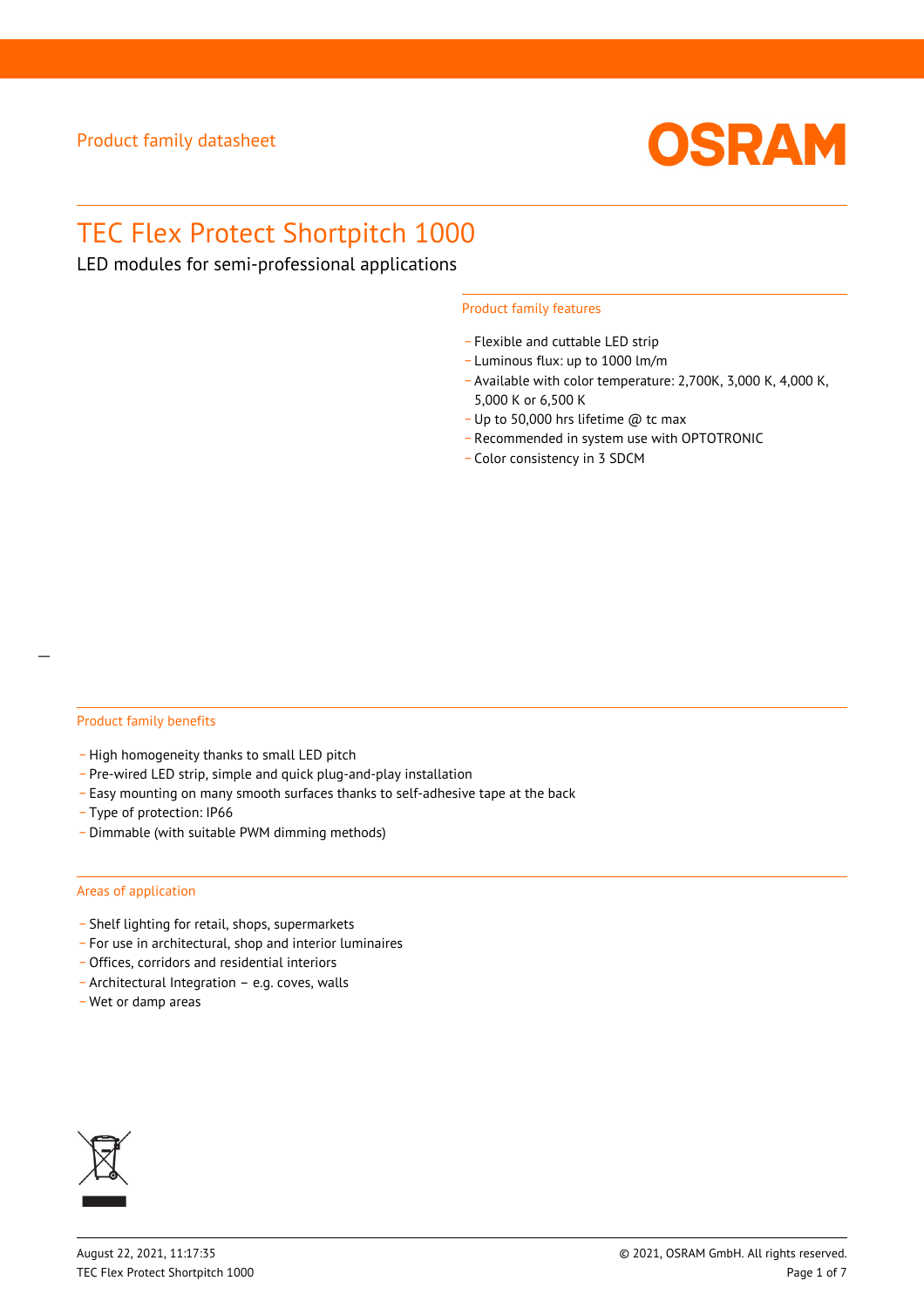## Technical data

## **Electrical data**

| <b>Product description</b> | <b>Nominal</b><br>voltage | Type of<br>current | <b>Nominal</b><br>wattage<br>per meter | Rated<br>wattage | Input voltage<br>range | Accidental<br>reverse<br>input<br>voltage<br>protection<br>up to |
|----------------------------|---------------------------|--------------------|----------------------------------------|------------------|------------------------|------------------------------------------------------------------|
| TFP1000S-G1-827-05         | 24.0 V                    | DC.                | 9.0 W                                  | 45.00 W          | 2325 V                 | 25 V                                                             |
| TFP1000S-G1-830-05         | 24.0 V                    | DC                 | 9.0 W                                  | 45.00 W          | 2325V                  | 25 V                                                             |
| TFP1000S-G1-840-05         | 24.0 V                    | DC                 | 9.0 W                                  | 45.00 W          | 2325V                  | 25 V                                                             |
| TFP1000S-G1-850-05         | 24.0 V                    | DC                 | 9.0 W                                  | 45.00 W          | 2325 V                 | 25 V                                                             |
| TFP1000S-G1-865-05         | 24.0 V                    | DC                 | 9.0 W                                  | 45.00 W          | 2325 V                 | 25 V                                                             |

## **Photometrical data**

| <b>Product description</b> | Light color<br><b>LED</b> | Color<br>render-<br>ing index<br>Ra | Lumi-<br>nous<br>flux per<br>meter | Total<br>useful<br><b>Luminous</b><br>flux | <b>Standard</b><br>deviation of<br>color<br>matching | Light color<br>(designation) |
|----------------------------|---------------------------|-------------------------------------|------------------------------------|--------------------------------------------|------------------------------------------------------|------------------------------|
| TFP1000S-G1-827-05         | White                     | 80                                  | 1030 lm                            | 5150 lm                                    | $<$ 3 sdcm                                           | White                        |
| TFP1000S-G1-830-05         | White                     | 80                                  | 1110 lm                            | 5550 lm                                    | $<$ 3 sdcm                                           | White                        |
| TFP1000S-G1-840-05         | White                     | 80                                  | 1080 lm                            | 5400 lm                                    | $<$ 3 sdcm                                           | White                        |
| TFP1000S-G1-850-05         | White                     | 80                                  | 1130 lm                            | 5650 lm                                    | $<$ 3 sdcm                                           | White                        |
| TFP1000S-G1-865-05         | White                     | 80                                  | 1120 lm                            | 5650 lm                                    | $<$ 3 sdcm                                           | White                        |

 $\overline{\phantom{a}}$ 

## **Light technical data**

| <b>Product description</b> | LED pitch | Rated<br>beam angle<br>(half peak<br>value) | <b>Starting</b><br>time | Warm-up<br>time (60 %) |
|----------------------------|-----------|---------------------------------------------|-------------------------|------------------------|
| TFP1000S-G1-827-05         | $7.14$ mm | 120.00°                                     | 0.5 s                   | 0.00 s                 |
| TFP1000S-G1-830-05         | $7.14$ mm | 120.00°                                     | 0.5 s                   | 0.00 s                 |
| TFP1000S-G1-840-05         | $7.14$ mm | 120.00 °                                    | 0.5 s                   | 0.00 s                 |
| TFP1000S-G1-850-05         | $7.14$ mm | 120.00°                                     | 0.5 s                   | 0.00 s                 |
| TFP1000S-G1-865-05         | $7.14$ mm | 120.00°                                     | 0.5 s                   | 0.50 s                 |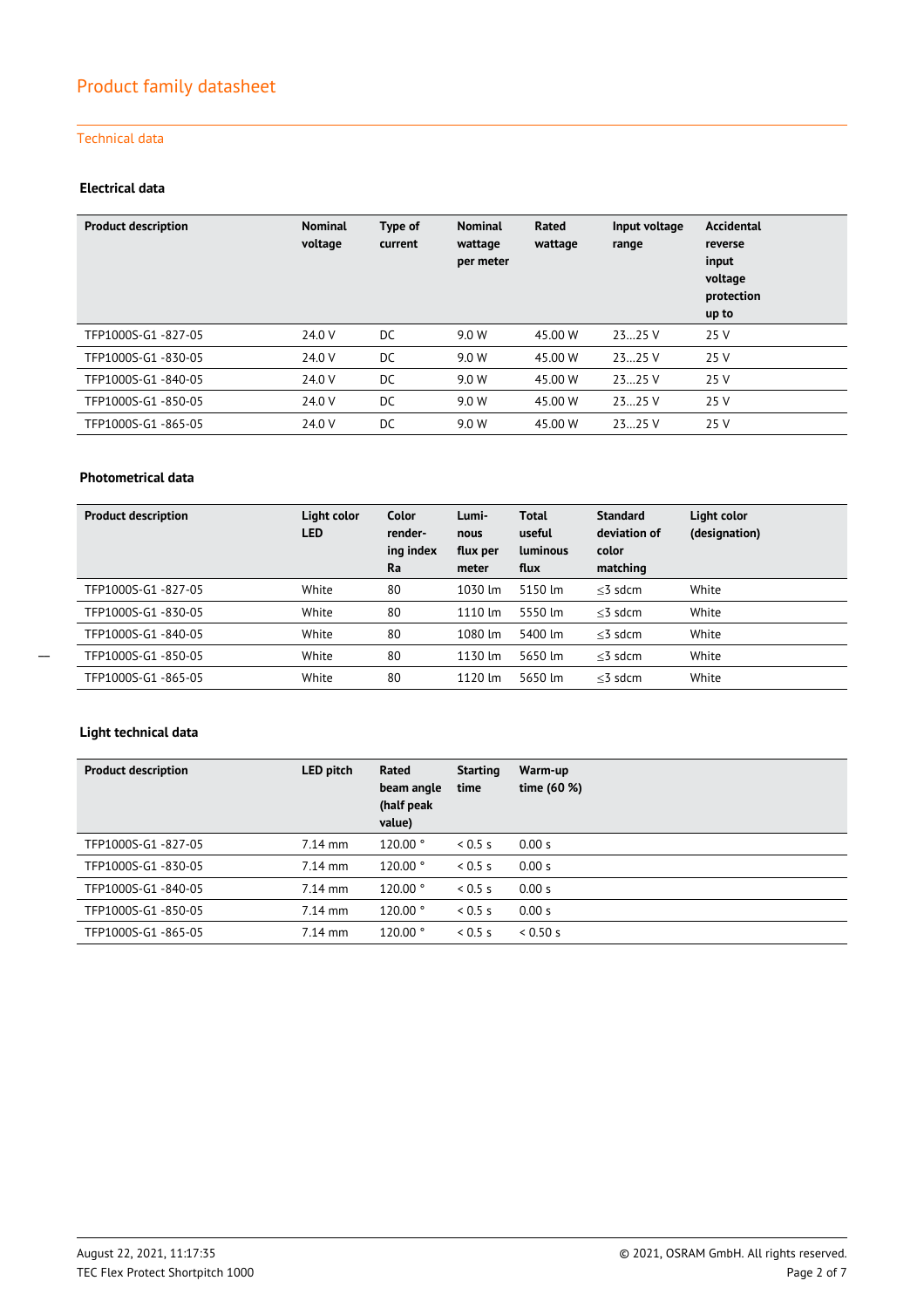## **LED module information**

| <b>Product description</b> | Number of<br>LEDs per<br>meter | Number of<br><b>LEDs</b> per<br>smallest unit |
|----------------------------|--------------------------------|-----------------------------------------------|
| TFP1000S-G1-827-05         | 140                            |                                               |
| TFP1000S-G1-830-05         | 140                            |                                               |
| TFP1000S-G1-840-05         | 140                            |                                               |
| TFP1000S-G1-850-05         | 140                            |                                               |
| TFP1000S-G1-865-05         | 140                            |                                               |

## **Dimensions & weight**

| <b>Product description</b> | Length  | Length $-$<br>smallest<br>unit | <b>Height</b> | <b>Product</b><br>weight |
|----------------------------|---------|--------------------------------|---------------|--------------------------|
| TFP1000S-G1-827-05         | 5000 mm | 50.0 mm                        | $4.10$ mm     | 278.00 g                 |
| TFP1000S-G1-830-05         | 5000 mm | 50.0 mm                        | $4.10$ mm     | 278.00 g                 |
| TFP1000S-G1-840-05         | 5000 mm | 50.0 mm                        | $4.10$ mm     | 278.00 g                 |
| TFP1000S-G1-850-05         | 5000 mm | 50.0 mm                        | $4.10$ mm     | 278.00 g                 |
| TFP1000S-G1-865-05         | 5000 mm | 50.0 mm                        | $4.10$ mm     | 278.00 g                 |

## **Product line drawing**

 $\overline{a}$ 





## TFP1000S-G1 -827-05, TFP1000S-G1 -830-05, TFP1000S-G1 -840-05, TFP1000S-G1 -850-05, TFP1000S-G1 -865-05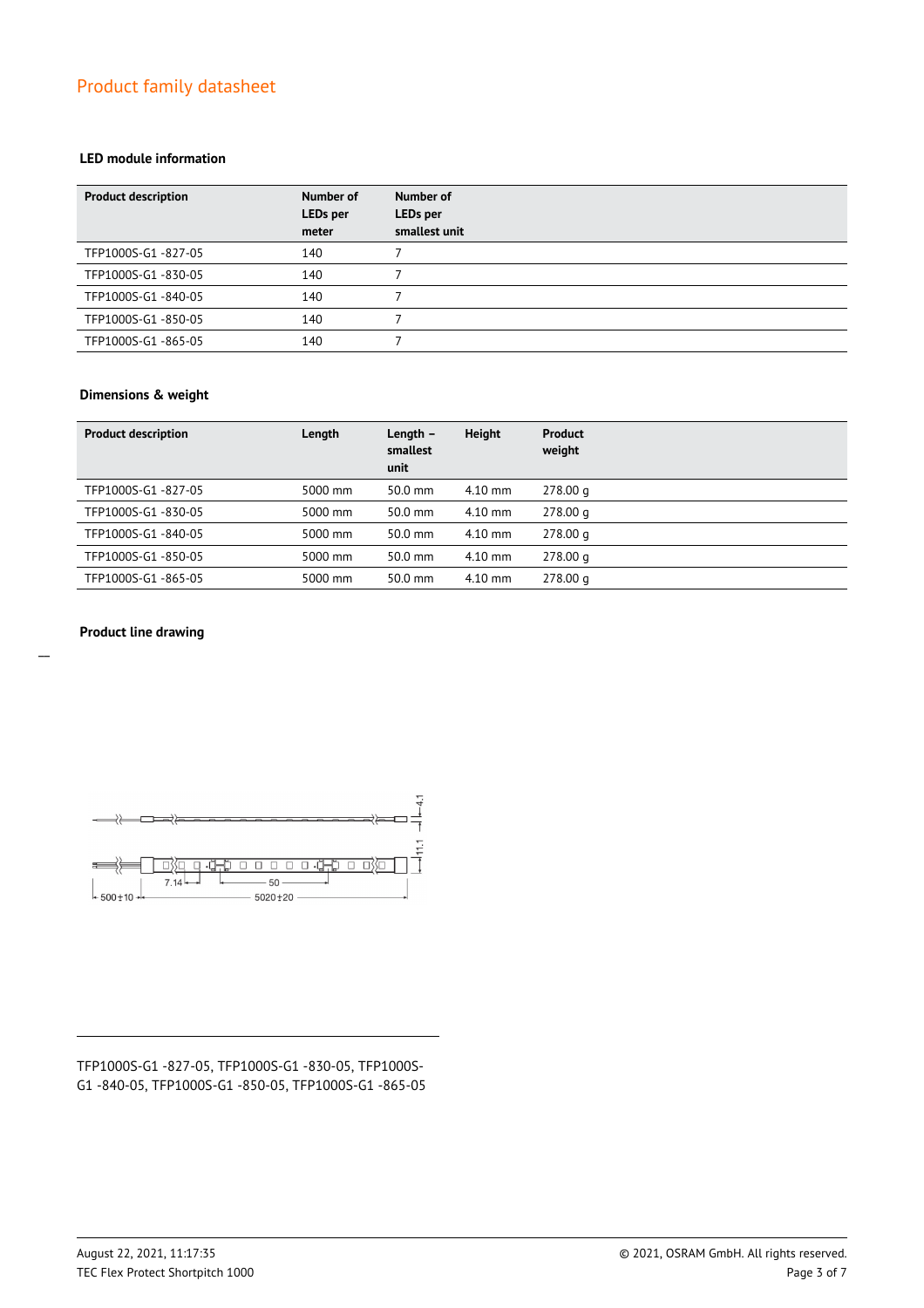## **Temperatures & operating conditions**

| <b>Product description</b> | Performance<br>temp. acc. to<br><b>IEC 62717</b> | <b>Temperature</b><br>range in<br>operation at<br>Tc point | Ambient<br>temperature range | <b>Temperature</b><br>range at<br>storage |
|----------------------------|--------------------------------------------------|------------------------------------------------------------|------------------------------|-------------------------------------------|
| TFP1000S-G1-827-05         | 35 °C                                            | $-2580 °C$                                                 | $-25+50$ °C                  | $-3085 °C$                                |
| TFP1000S-G1-830-05         | 35 °C                                            | $-2580 °C$                                                 | $-25+50$ °C                  | $-3085 °C$                                |
| TFP1000S-G1-840-05         | 35 °C                                            | $-2580 °C$                                                 | $-25+50$ °C                  | $-3085 °C$                                |
| TFP1000S-G1-850-05         | 35 °C                                            | $-2580 °C$                                                 | $-25+50$ °C                  | $-3085$ °C                                |
| TFP1000S-G1-865-05         | 35 °C                                            | $-2580 °C$                                                 | $-25+50$ °C                  | $-3085 °C$                                |

## **Lifespan**

| <b>Product description</b> | Rated lamp life<br>time | Nominal lamp<br>life time | Lumen main.<br>fact, at end of<br>nom. life time | Number of switching<br>cycles |
|----------------------------|-------------------------|---------------------------|--------------------------------------------------|-------------------------------|
| TFP1000S-G1-827-05         | 50000 h                 | 50000 h                   | 0.70                                             | 30000                         |
| TFP1000S-G1-830-05         | 50000 h                 | 50000 h                   | 0.70                                             | 30000                         |
| TFP1000S-G1-840-05         | 50000 h                 | 50000 h                   | 0.70                                             | 30000                         |
| TFP1000S-G1-850-05         | 50000 h                 | 50000 h                   | 0.70                                             | 30000                         |
| TFP1000S-G1-865-05         | 50000 h                 | 50000 h                   | 0.70                                             | 30000                         |

## **Capabilities**

| <b>Product description</b> | <b>Dimmable</b> | Lowest bending radius |
|----------------------------|-----------------|-----------------------|
| TFP1000S-G1-827-05         | Yes             | $50 \text{ mm}$       |
| TFP1000S-G1-830-05         | Yes             | $50 \text{ mm}$       |
| TFP1000S-G1-840-05         | Yes             | $50 \text{ mm}$       |
| TFP1000S-G1-850-05         | Yes             | $50 \text{ mm}$       |
| TFP1000S-G1-865-05         | Yes             | $50 \text{ mm}$       |

## **Certificates & standards**

| <b>Product description</b> | Energy<br>efficiency<br>class | Energy<br>consumption | <b>Standards</b> | Type of<br>protection |
|----------------------------|-------------------------------|-----------------------|------------------|-----------------------|
| TFP1000S-G1-827-05         | A+                            | 50 kWh/1000h          | CE/ENEC/EAC      | <b>IP66</b>           |
| TFP1000S-G1-830-05         | A+                            | 50 kWh/1000h          | CE/ENEC/EAC      | <b>IP66</b>           |
| TFP1000S-G1-840-05         | A+                            | 50 kWh/1000h          | CE/ENEC/EAC      | <b>IP66</b>           |
| TFP1000S-G1-850-05         | A+                            | 50 kWh/1000h          | CE/ENEC/EAC      | <b>IP66</b>           |
| TFP1000S-G1-865-05         | A+                            | 50 kWh/1000h          | CE/ENEC/EAC      | <b>IP66</b>           |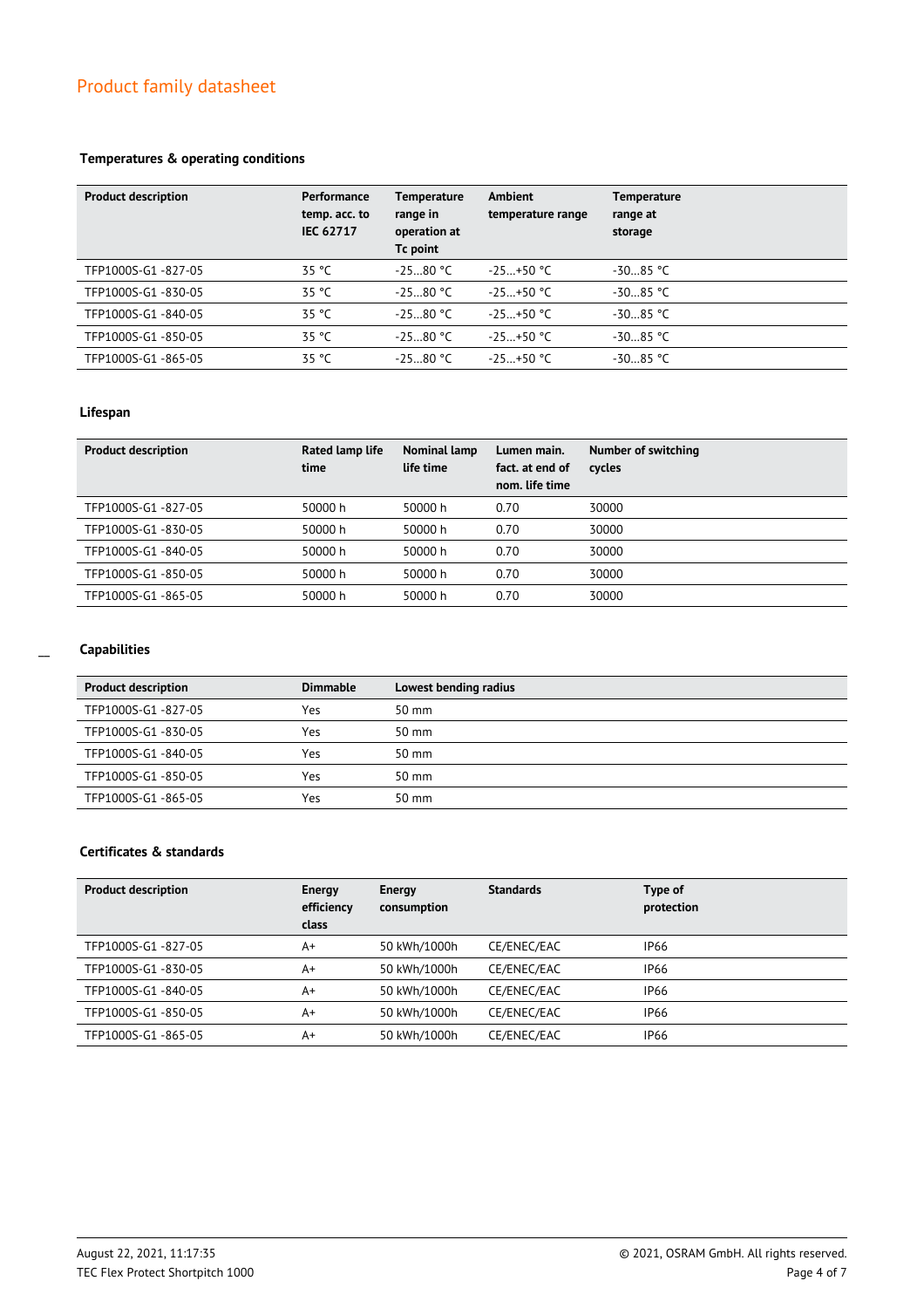## **Logistical data**

| <b>Product description</b> | <b>Commodity code</b> |
|----------------------------|-----------------------|
| TFP1000S-G1-827-05         | 940540399000          |
| TFP1000S-G1-830-05         | 940540399000          |
| TFP1000S-G1-840-05         | 940540399000          |
| TFP1000S-G1-850-05         | 940540399000          |
| TFP1000S-G1-865-05         | 940540399000          |

#### Equipment / Accessories

- Simplified connection with optional matching CONNECTsystem
- \_ Flexessories: a complete set of aluminum channels with diffusers and lenses
- \_ Drivers and dimmers: wide selection of OPTOTRONIC 24 V DALI, DMX and BLE

## Application advice

For more detailed application information and graphics please see product datasheet.

## Sales and Technical Support

Sales and Technical Support www.osram.com

## Download Data

 $\overline{a}$ 

|                          | <b>File</b>                                                                                                       |
|--------------------------|-------------------------------------------------------------------------------------------------------------------|
| $\overline{\phantom{a}}$ | User instruction<br>TEC Flex IP66                                                                                 |
| プ                        | <b>Product Datasheet</b><br>TEC Flex Shortpitch IP66 Product Datasheet (EN)                                       |
| 人                        | <b>Brochures</b><br>Light is strong - Discover the versatile and flexible lighting system OSRAM 24V TEC Flex (EN) |
| 入                        | Certificates<br><b>TFX ENEC 130520</b>                                                                            |
| プ                        | Declarations of conformity<br>TECFlex CE 4210017 300420                                                           |
|                          | CAD data<br>DWG TEC Flex and TEC Flex Shortpitch                                                                  |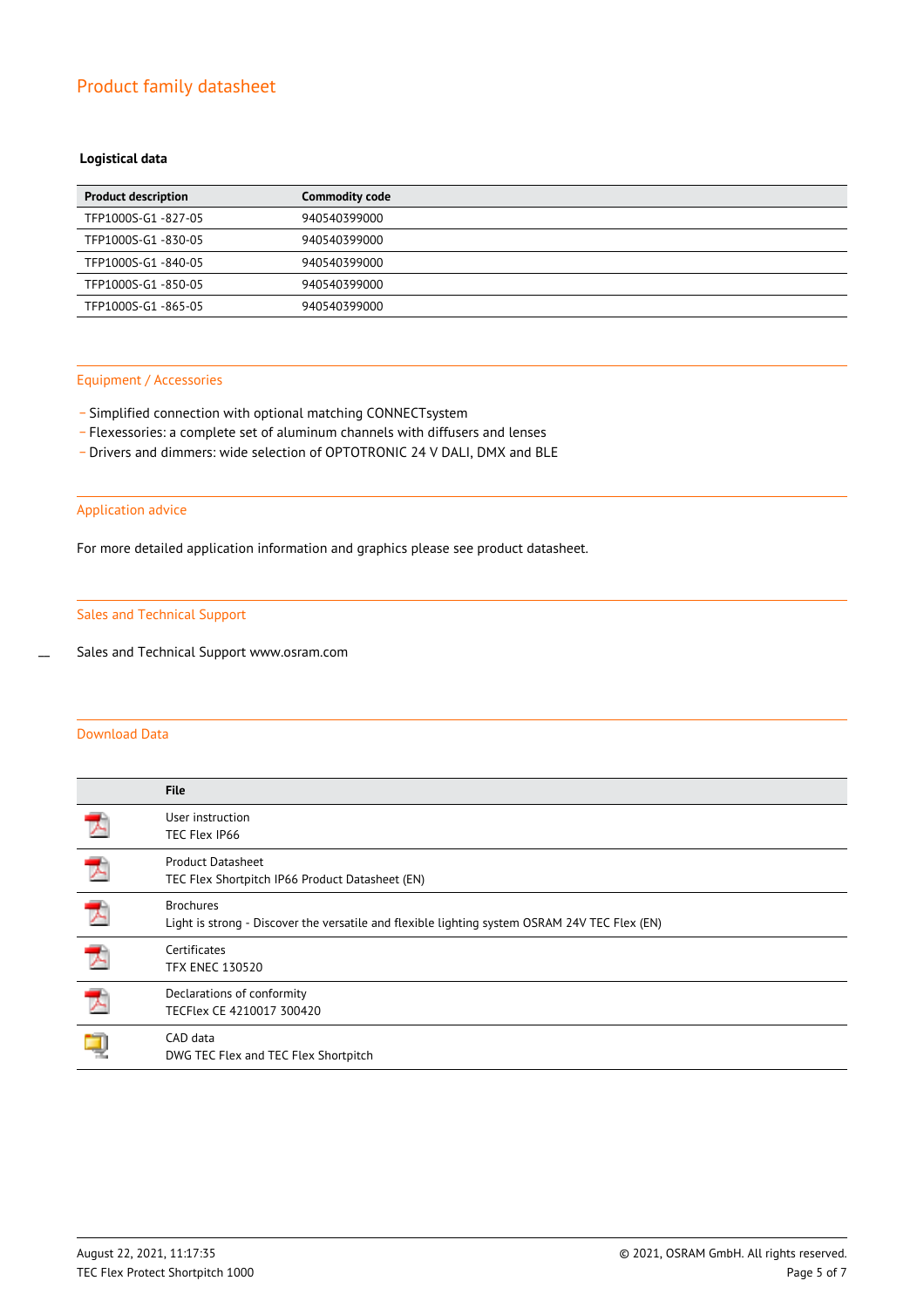#### Ecodesign regulation information:

ul>This product is considered to be a "containing product" in the sense of Regulations (EU) 2019/2020 and (EU) 2019/2015. Tolerances of the reported values, are according to LED Modules Performance standard IEC/EN 62717.

In general, the replacement of the contained light sources without permanent damage to the product with the use of common available tools is possible in the final application when they can be dismantled from the installation environment and substituted for the necessary number of light sources restoring its full electrical/mechanical/thermal/optical functionality by means of a professional installer.

In the contrary, and limited to the LINEARlight Flex Diffuse, LINEARlight Rigid Finesse, GINO LED Flex Diffuse and LUMINENT Milky product families, the contained light source is an integrated part of the containing product and its removal can only be done by causing a permanent damage to the containing product due to its tight mechanical, electrical, optical, thermal interaction and/or environmental protection with or from the containing product. Therefore, a replacement of the light source with the use of common available tools is not justified.

Dismantling of light sources from containing products at end of life: Containing products with light sources which are scalable in length can be cut to the length of the contained light source and if applicable mechanically detached from protective and/or optical covers. Containing products shall be separated from building material and/or from other additional mounting accessories by means of a professional installer.

Separate control gear and light sources must be disposed of at certified disposal companies in accordance with Directive 2012/19/EU (WEEE) in the EU and with Waste Electrical and Electronic Equipment (WEEE) Regulations 2013 in the UK. For this purpose, collection points for recycling centres and take-back systems (CRSO) are available from retailers or private disposal companies, which accept separate control gear and light sources free of charge. In this way, raw materials are conserved and materials are recycled.

## Logistical Data

 $\overline{a}$ 

| <b>Product code</b> | <b>Product description</b> | Packaging unit (Pieces/Unit) | Dimensions (length x width x<br>height) | <b>Volume</b>        | <b>Gross weight</b> |
|---------------------|----------------------------|------------------------------|-----------------------------------------|----------------------|---------------------|
| 4062172134378       | TFP1000S-G1 -827-05        | Shipping carton box<br>10    | 280 mm x 305 mm x 180 mm                | $15.37 \text{ dm}^3$ | 3754.00 g           |
| 4062172134392       | TFP1000S-G1-830-05         | Shipping carton box<br>10    | 280 mm x 305 mm x 180 mm                | 15.37 $dm^3$         | 3754.00 g           |
| 4062172134415       | TFP1000S-G1-840-05         | Shipping carton box<br>10    | 280 mm x 305 mm x 180 mm                | $15.37 \text{ dm}^3$ | 3754.00 g           |
| 4062172134439       | TFP1000S-G1-850-05         | Shipping carton box<br>10    | 280 mm x 305 mm x 180 mm                | 15.37 $dm^3$         | 3754.00 g           |
| 4062172134453       | TFP1000S-G1-865-05         | Shipping carton box<br>10    | 280 mm x 305 mm x 180 mm                | $15.37 \text{ dm}^3$ | 3754.00 g           |

The mentioned product code describes the smallest quantity unit which can be ordered. One shipping unit can contain one or more single products. When placing an order, for the quantity please enter single or multiples of a shipping unit.

#### Accessories Optional

| <b>Product description</b> | Accessory name            | <b>Accessory code</b> |
|----------------------------|---------------------------|-----------------------|
| TFP1000S-G1 -827-05        | FX -SC08-G2-CT4PJ         | 4052899464858         |
| TFP1000S-G1-827-05         | FX-SC08-G2-C2PF-IP54-0500 | 4052899464889         |